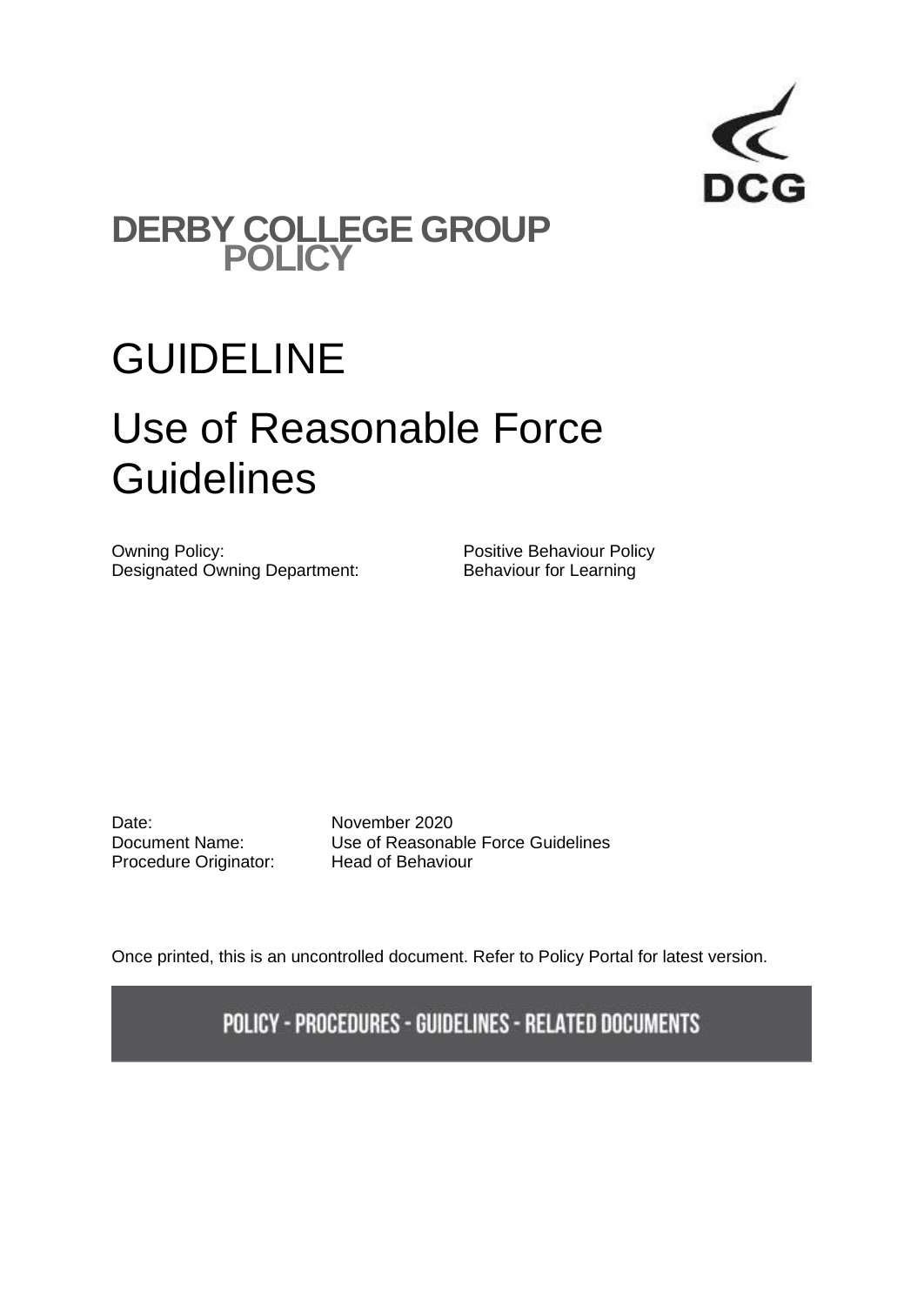### **Use of Reasonable Force Guidelines**

#### **Definition**

There is no legal definition of what degree of force is reasonable. It will depend on the circumstances of individual cases. The degree of force used should always be in proportion to the consequences it is intended to prevent and the minimum needed to achieve the desired result.

#### **Statement**

Derby College recognises that there may be occasions where employees are required to use reasonable force to either defend themselves or to protect others from injury. However, the use of reasonable force to restrain or physically direct another person should be regarded as a last resort.

Whilst there are situations in which there is no safer alternative, individual employees should try to minimise the chance of these arising by:

- Creating a calm, orderly and supportive College environment that minimises the risk of violence of any kind.
- An active approach to teaching students how to manage strong emotions.
- Having regard to avoiding actions that may be seen as inciting violence.
- Effective management of individual incidents remain calm, use non-threatening language.
- Avoiding any physical contact with any other person unless essential to the teaching and learning process or normal working arrangements.

Preventive measures will not always work, therefore, in the circumstances where employees judge that the risks associated with not using reasonable force are greater than those associated with using reasonable force, they should follow the College's guidance and procedures. Employees using any reasonable force who have been properly trained and follow the guidance and procedures will be fully supported by the College in the event of any legal action taken by a student as a result of the application of reasonable force.

#### **Guidelines**

Using reasonable force to restrain or physically direct a student should be regarded as a last resort. However, a Derby College employee may use such force as is reasonable in the circumstances for the purpose of preventing a student from doing (or continuing to do) any of the following: -

- Committing an offence;
- Causing personal injury to, or damage to the property of, any person (including the student themselves); or
- Prejudicing the maintenance of good order and discipline at the College or among any of its students whether during a teaching session or otherwise.
- It may not be appropriate to use reasonable force if a student is known to be a self-harmer. Refer to the Self Harm Policy and/or Personal Assessment Plan.

Employees should also refer to the Derby College Use of Reasonable Force Dynamic Risk Assessment tool included within these guidelines as a model for when to and when not to use reasonable force

#### Preventive measures

Employees should communicate calmly with the student throughout the incident. They should use non-threatening verbal and body language to show that they are not acting out of anger, frustration or a desire to punish. They may need to seek colleagues' support (for example to manage bystanders or other students in a classroom), but should not leave the student alone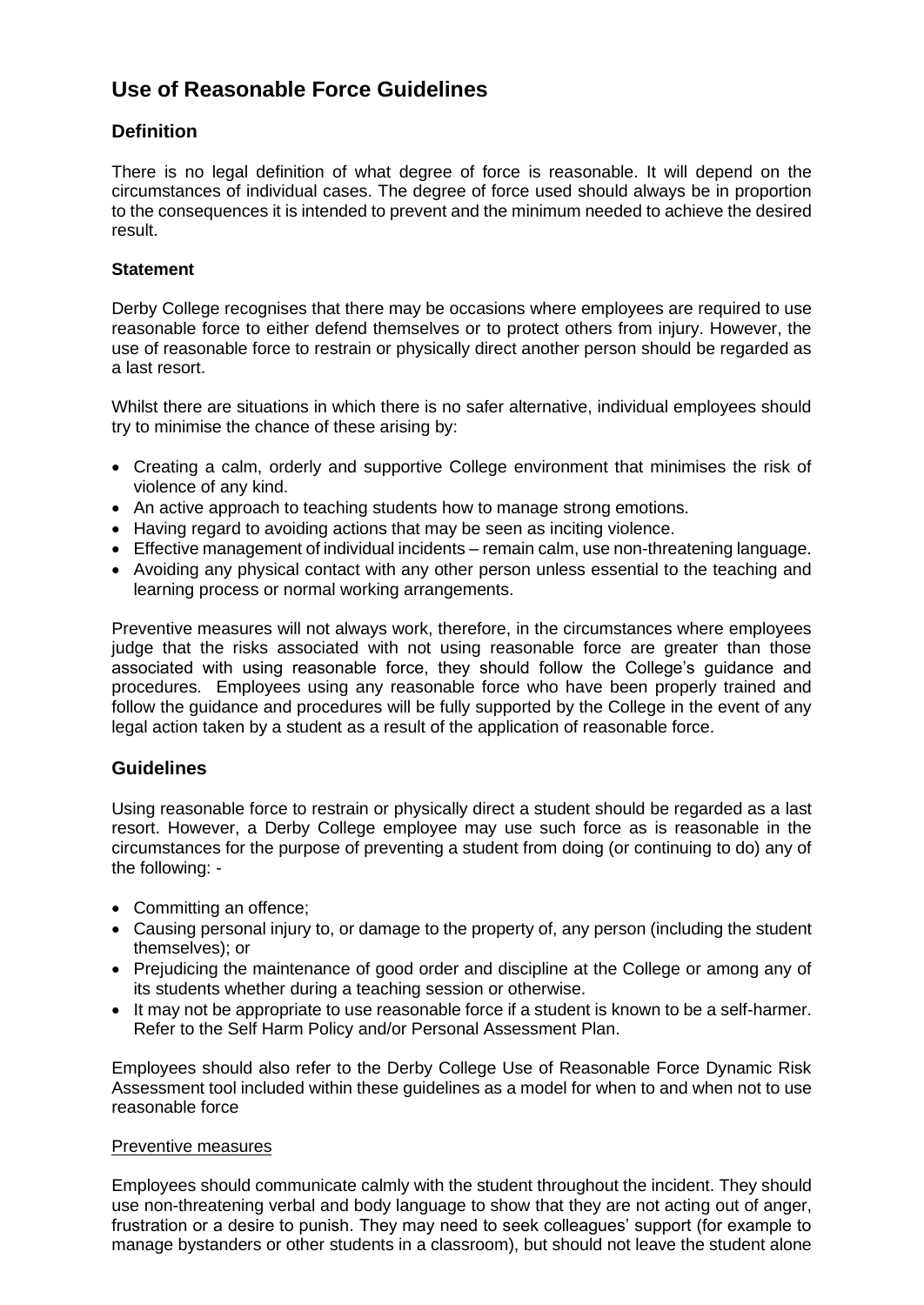(unless they need to withdraw to protect their own safety). They should also ensure that the student does not feel trapped. This could involve offering the student options such as: -

- Going with the employee to a quiet room away from bystanders so that the employee can hear the student's concerns.
- Sitting down and having a drink of water.
- Being joined by a particular employee well known to the student.
- Being joined by a friend or family member.

#### Reasonable force

In the first instance, employees need to make an informed decision about the incident and whether further harm will be incurred.

There is no precise legal definition of what degree of force is reasonable, it will depend upon the precise circumstances of the individual case; however, the degree of force used should always be: -

- In proportion to the consequences it is intended to prevent; and
- The minimum needed to achieve the desired result.

Generally, reasonable force is used to control students and to restrain them. Control means either passive physical contact, such as standing between a student or blocking a student's path, or active physical contact, such as leading a student by the arm out of a classroom.

Restraint means to hold back physically or to bring a student under control. It is typically used in more extreme circumstances, for example when two students are fighting and refuse to separate without physical intervention.

The Crown Prosecution Service's view of reasonable force is: -

"A person may use such force as is reasonable in the circumstances for the purposes of: -

- Self-defence; or
- Defence of another; or
- Defence of property; or
- Prevention of crime; or
- Lawful arrest."

They will also question whether the use of reasonable force was justified in the circumstances, i.e. was there a need for any force at all and was the force used excessive in the circumstances.

Use of force as a punishment will always be seen as unlawful.

#### Examples of when restraint may be used

Examples of situations that fall into the scope of where restraint may be used are: -

- A student attacks an employee or another student.
- Students are fighting.
- A student is committing, or on the verge of committing, deliberate or serious damage to property or animal.
- A student is causing or at risk of causing injury or damage by accident, by dangerous play, or by misuse of dangerous materials or objects.
- A student is running or behaving inappropriately in a corridor or on a stairway in a way in which they are likely to have or cause an accident which may injure themselves or others;
- A student (aged under the minimum school leaving age) absconds from a class or tries to leave the College other than at an authorised time. The judgement whether to use force in this situation would depend on an assessment of the degree of risk to the student if they are not kept in the classroom or College. (Age and understanding would be critical factors.)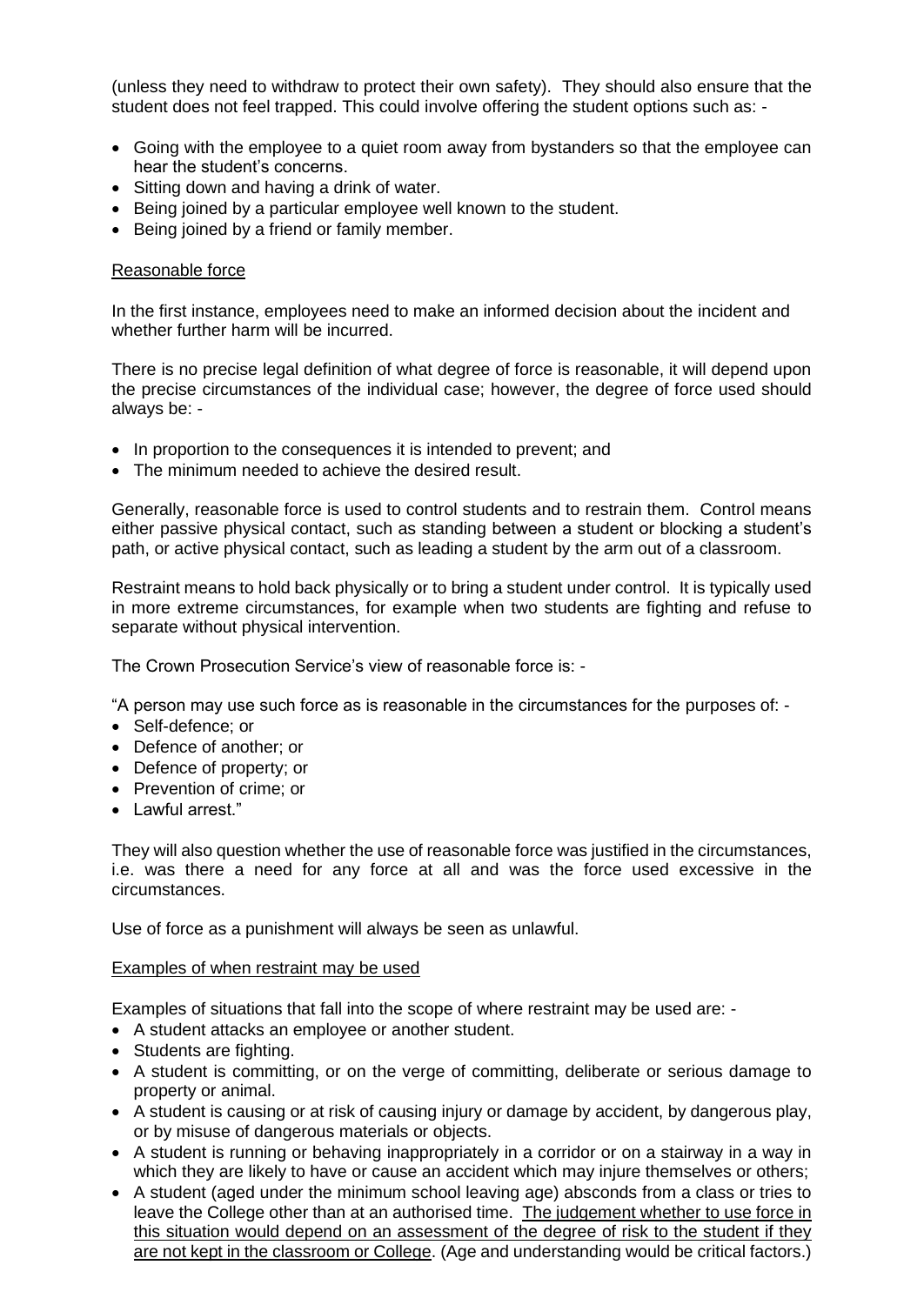- Refusal to obey an order to leave the room.
- Is behaving in a way that is seriously disrupting a lesson.
- Blocks a door to prevent others from leaving.
- Resists attempts to search them for a prohibited item.

Decision on whether to use reasonable force must depend on judgements about: -

- The seriousness of the incident as judged by the effect of the injury, damage or disorder which is likely to result if reasonable force is not used.
- The chances of achieving the desired result by other means.
- The relative risks associated with physical intervention compared with using other strategies.

#### Types of reasonable force

The types of reasonable force used could include: -

- Standing between students.
- Blocking a student's path.
- Leading a student by the hand or arm.
- Shepherding a student away by placing a hand in the centre of the back.
- Pushing.
- Pulling.
- In more extreme circumstances, using restrictive holds (which may require specific expertise or training). An example of such holds might be where an employee holds a student's arms at his/her sides.

#### Action not to take

Except in the most extreme circumstances, employee should always avoid actions that might reasonably be expected to cause injury, for example:

- Holding a student around the neck, or by the collar, or in any other way that might restrict their ability to breathe.
- Slapping, punching, kicking or tripping up a student.
- Twisting or forcing limbs against a joint.
- Holding or pulling a student by the hair or ear.
- Applying pressure to the neck, chest, abdomen or groin areas.
- Forcing a student onto the floor or holding them face down on the floor.
- Using clothing or belts to restrict movement.

Employees should always avoid touching or restraining a student in a way that could be interpreted as sexually inappropriate conduct.

#### Dealing with members of the public

Some of the College's campuses are more open than others, with facilities being open to the general public. It is, therefore, likely that a person encountered on campus will be a member of the public and not linked to the College by a student agreement. Such persons are outside the scope of this policy and the College would have to rely on common law rights, i.e. the right of any citizen in an emergency situation to use reasonable force in self-defence, to prevent another person from being injured or property being damaged.

Staff have common law rights to use reasonable force to defend themselves, persons or property.

Employers providing work experience placements for College students, have only common law rights to use reasonable force.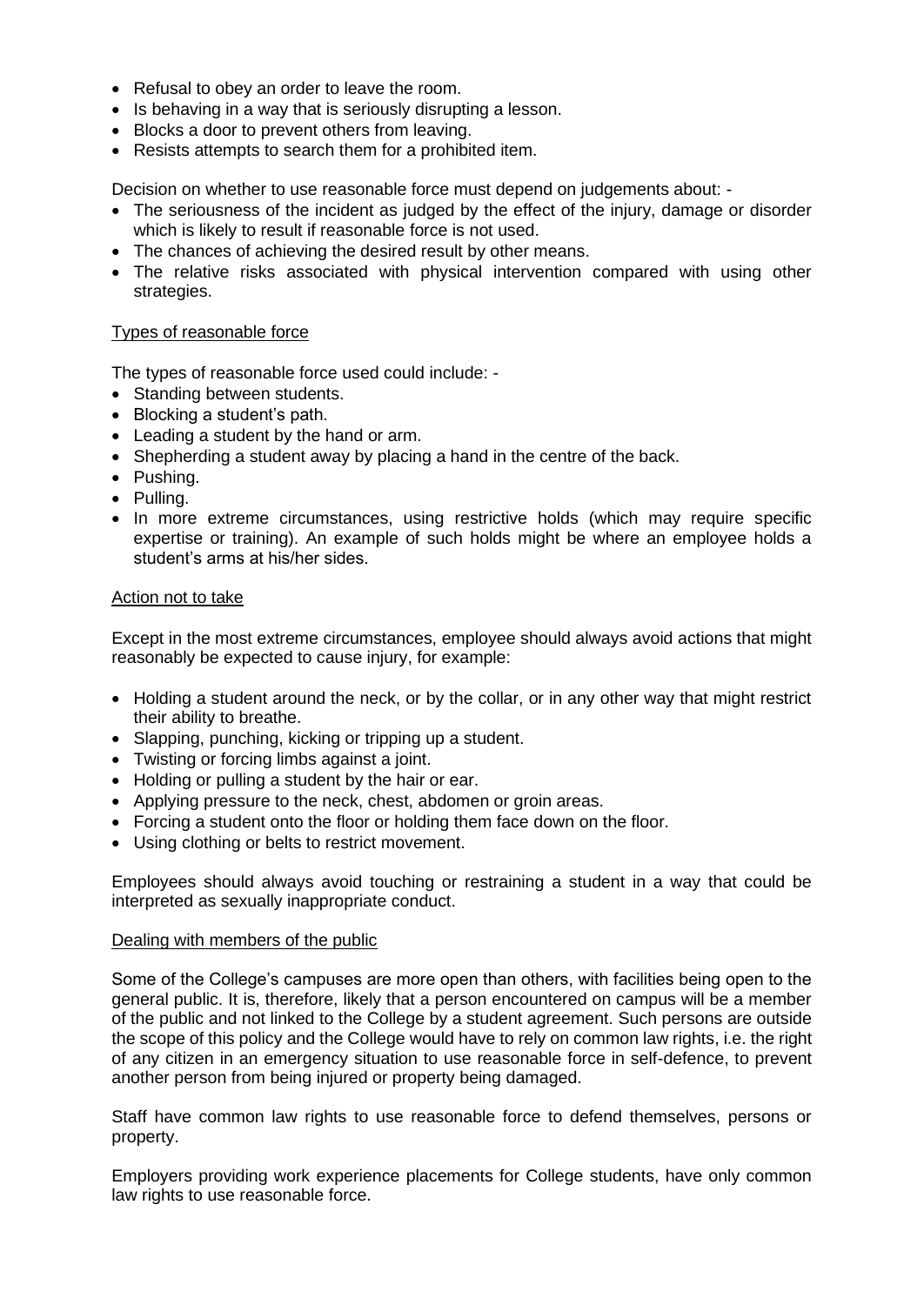#### **Complaints**

Students and their carers have the right to complain about actions taken by the College, including the use of reasonable force. An early discussion with the student(s) to make clear the College's policy and reasons for actions taken may minimise the chances of a complaint, but will not prevent all. In such circumstances it will be for the Head of Behaviour for Learning (or if there was a prosecution, the Court) to decide whether the use and degree of force was reasonable in all the circumstances. Students and their carers may complain to the Police about unreasonable use of force. Such allegations may be referred to the Local Safeguarding Children Board. The College's policy and records of such incidents would be central to any investigation.

If a complaint is made the onus is on the person making the complaint to prove that their allegations are true. It is not for the employee to show that they have acted reasonably.